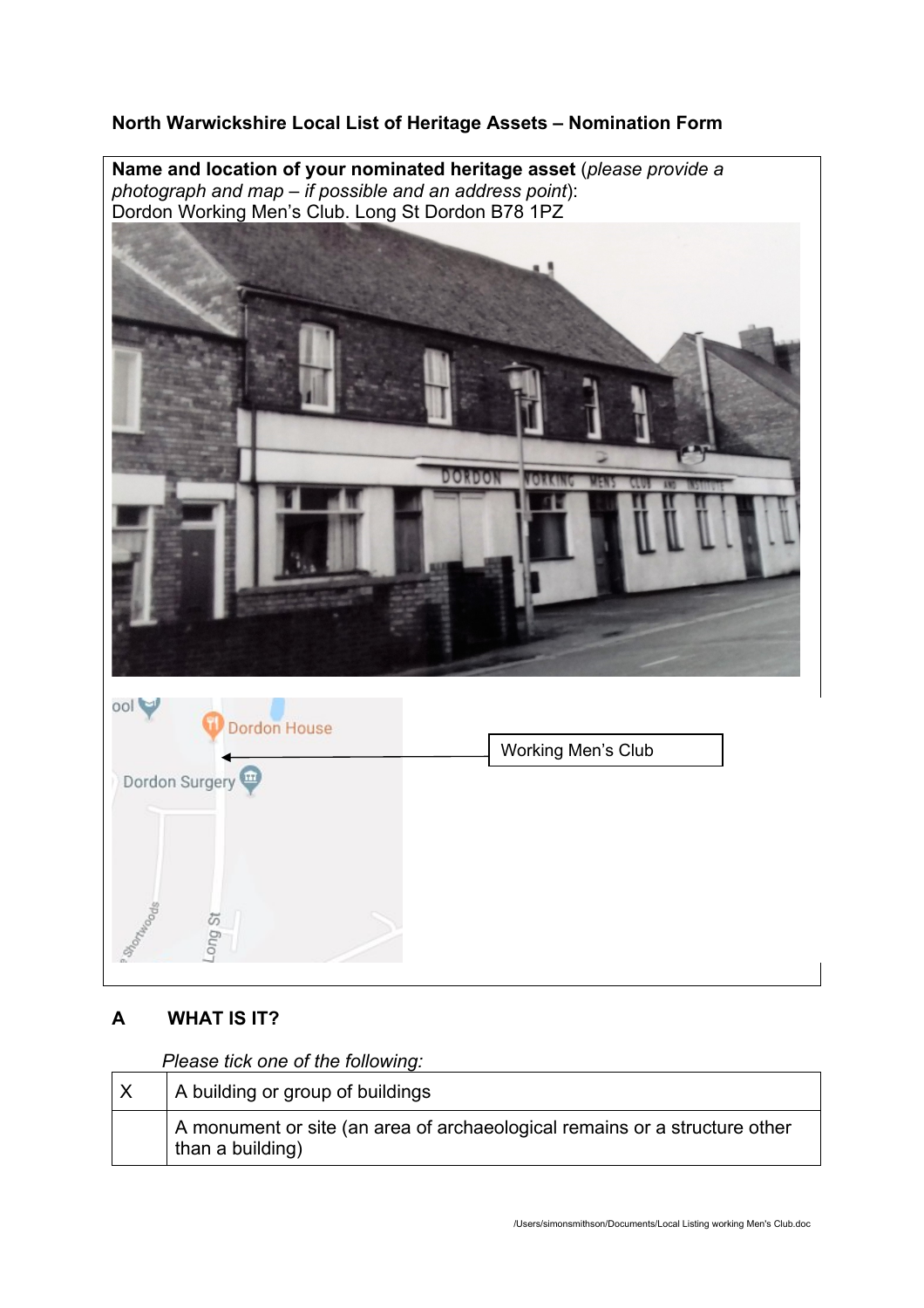| A place (a street, park, garden or open space)                                                   |
|--------------------------------------------------------------------------------------------------|
| A landscape (an area defined by a visual feature, village, suburb, field<br>system, sunken lane) |

**B WHY IS IT SIGNIFICANT?** Indicate what it is about the asset that is valued locally. Please use the heritage values to define significance (Section 5 of the Note on Selection Criteria).

## **Historic:**

The Working Men's Club was built in 1910 and extended in 1913 and had a function room added in 1927. A further club was needed in the village as the population grew owing to the increased mining activity. The club closed in 2018 and is now a dance school.

# **Aesthetic:**

The building is in keeping with the houses in Long St.

## **Communal:**

Many locals have fond memories of attending functions in this club. Unlike the Men's Institute there were many family events such as concerts and dances.

#### **Evidential:**

## **C ARE THERE OTHER FACTORS OF HERITAGE SIGNIFICANCE?** Indicate what might make your nominated asset stand out from the surrounding environment (Section 7 of Note Selection Criteria):

| Age: Is it old, or does it<br>have a Significant date?                        | 1910, 1913, 1927. |
|-------------------------------------------------------------------------------|-------------------|
| <b>Rarity:</b> Is it unusual in the<br>area. Or an only surviving<br>example? |                   |